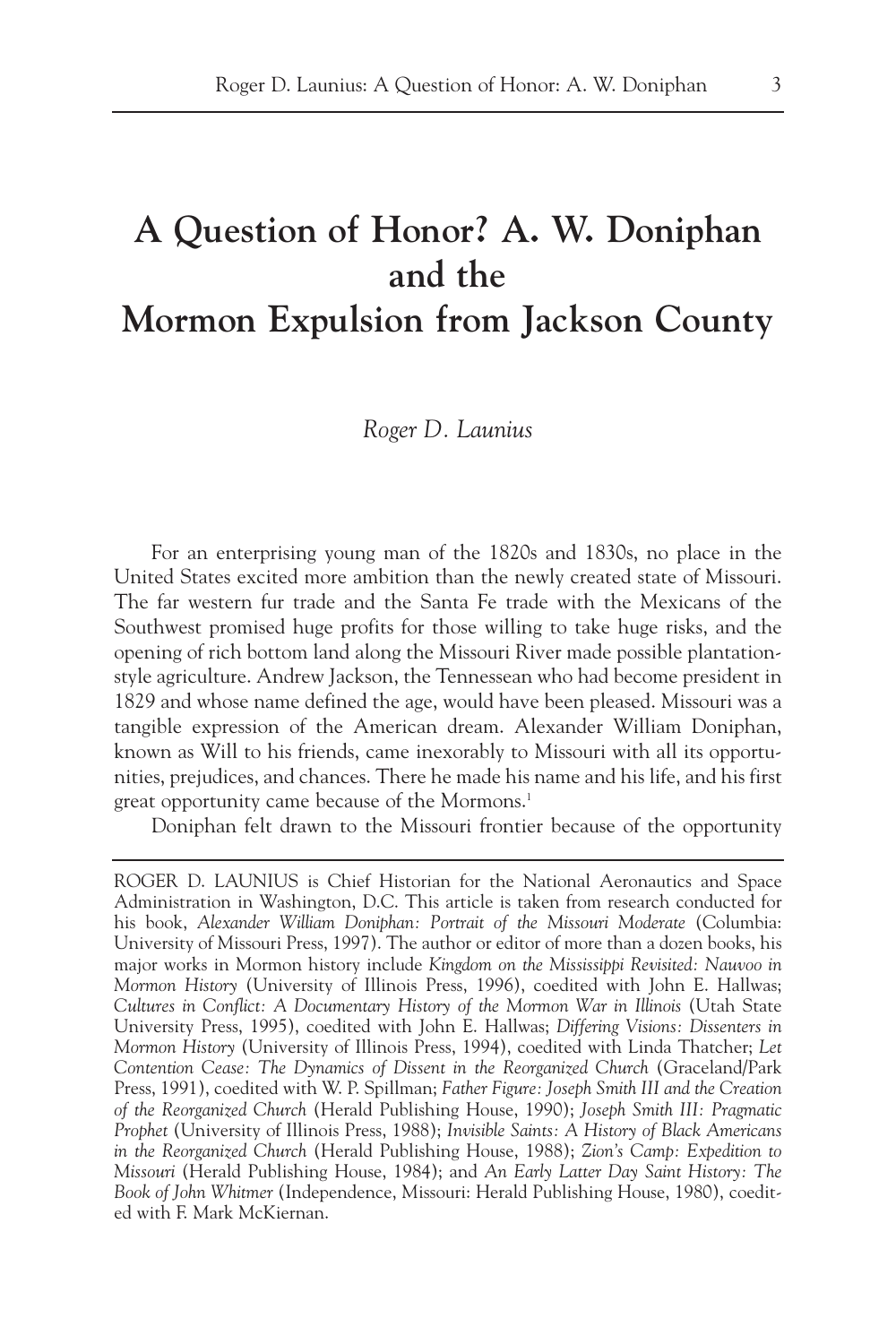awaiting a determined, ambitious young American. And there is no doubt but that Doniphan was ambitious. As a young lawyer, he accepted—but chafed from it—the role of the young, inexperienced, and deferential attorney. That was appropriate when he first arrived in western Missouri in 1830, freshly entered in the profession. In most instances, and in all situations where the case was serious, he assumed a secondary position by helping the senior attorneys on the circuit. In these instances, he prepared background materials, took depositions, and prepared briefs for the trial lawyers who carried the brunt of the work in the courtroom.2

For three years, Doniphan worked hard to build a modest legal practice, gain experience in Missouri law and culture, and make a reputation as a solid and ambitious attorney. But he could not break into the upper echelon of lawyers working in the western part of the state. Doniphan clearly wanted a greater share of the legal work available. He had been willing to show deference for a time to the older and more established attorneys on the fifth judicial circuit, but after three years, he believed he had paid his dues and deserved greater opportunities.

In the fall of 1833, like so many other lawyers in so many other times and places, the twenty-five-year-old Doniphan found the case that would set him apart from his colleagues at the bar. Although he had established himself as a young lawyer of promise in western Missouri, Doniphan still did not have many clients and lived a very meager existence. Doniphan's reputation as an attorney would be made, like so many other lawyers, by taking a high-profile case and performing in the spotlight of public attention. That opportunity proved golden for Doniphan, and it came to him in the form of a disliked little religious group in nearby Jackson County expelled from their homes in the fall of 1833. For the next six years, Doniphan's career intertwined with that of the Church of Jesus Christ of Latter Day Saints, the Mormons.

While Doniphan was only one of a team of attorneys working with the Mormons during the early 1830s, and then not even the senior one, more than any other Missourian, he became identified as a friend of the Saints. This friendship developed largely because of his heroic stance in November 1838 by refusing to execute Joseph Smith Jr. during the so-called "Mormon War."3 But Doniphan was more complex than that, and his life was motivated by a sense of honor and justice of which his Mormon career was only one small part. For Doniphan epitomized what I consider the essence of American civilization—its ability to appreciate a diversity of opinion, even when holding specific ideals, and to find a position somewhere in the middle that all could accept. The life of Alexander William Doniphan—Missouri attorney, military figure, politician, and businessman of the nineteenth century—first seen in dealing with the Mormons, made plain that unique attribute of United States culture and politics.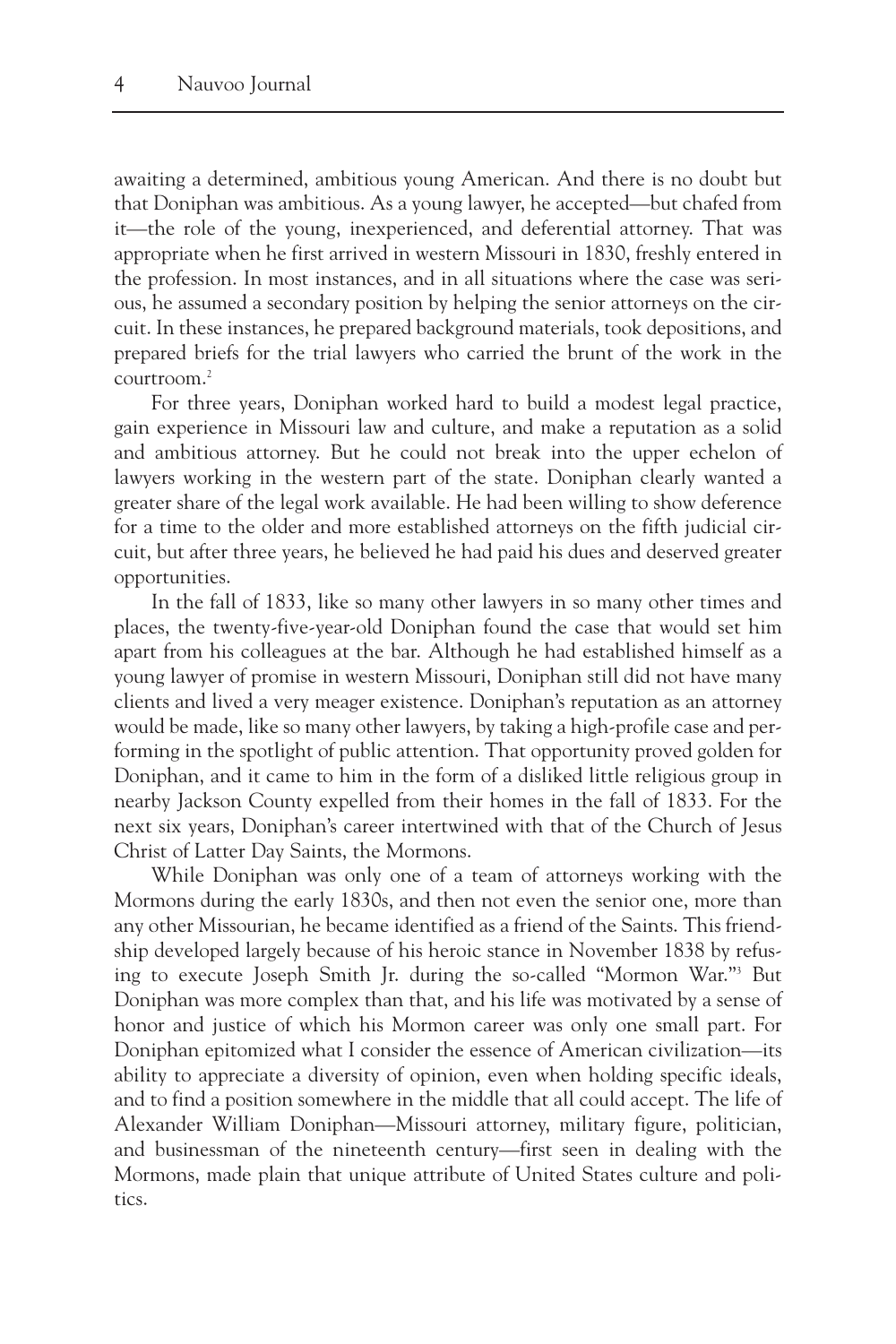For more than fifty years, from the 1830s to the 1880s, Doniphan was active in a variety of affairs in the state and always represented a moral position tempered by moderation. Never just a "deal cutter" who would pragmatically blow with the political wind, Doniphan held firm to several underlying principles throughout his life: loyalty, hard work, the sanctity of the republic, and commitment to Christian charity among them. These attributes brought him marked success; in the process, he gained fame and fortune. The key to Doniphan's importance was his persistent moderation on the critical issues of his day. He represented the middle ground of American politics and society, neither radical in pressing for change nor reactionary in seeking to maintain the status quo. It is



*Alexander W. Doniphan Reproduction by RLDS Office of Graphic Arts*

this aspect of his life that most intrigues me and that I most want to understand. Although he never held an elective office more prestigious than that of state legislator, Doniphan was a persistent player in the antebellum politics of the state. A Whig both by inclination and affiliation, he endorsed early on the use of political power for the betterment of society. He and his fellow Missouri Whigs battled the state's Democratic Party throughout the antebellum years over the role the government should play in fostering the welfare of its citizens. When the Whig Party collapsed under the weight of the issues of slavery and the sectional conflict that ensued, Doniphan saw firsthand how the power of government could be used to alter society—and in ways he did not endorse. He sought to moderate in the 1850s and 1860s the extremism he perceived around him, taking a prosouthern and proslavery stance but remaining a firm advocate of the Federal Union throughout the Civil War years. Until the very last minute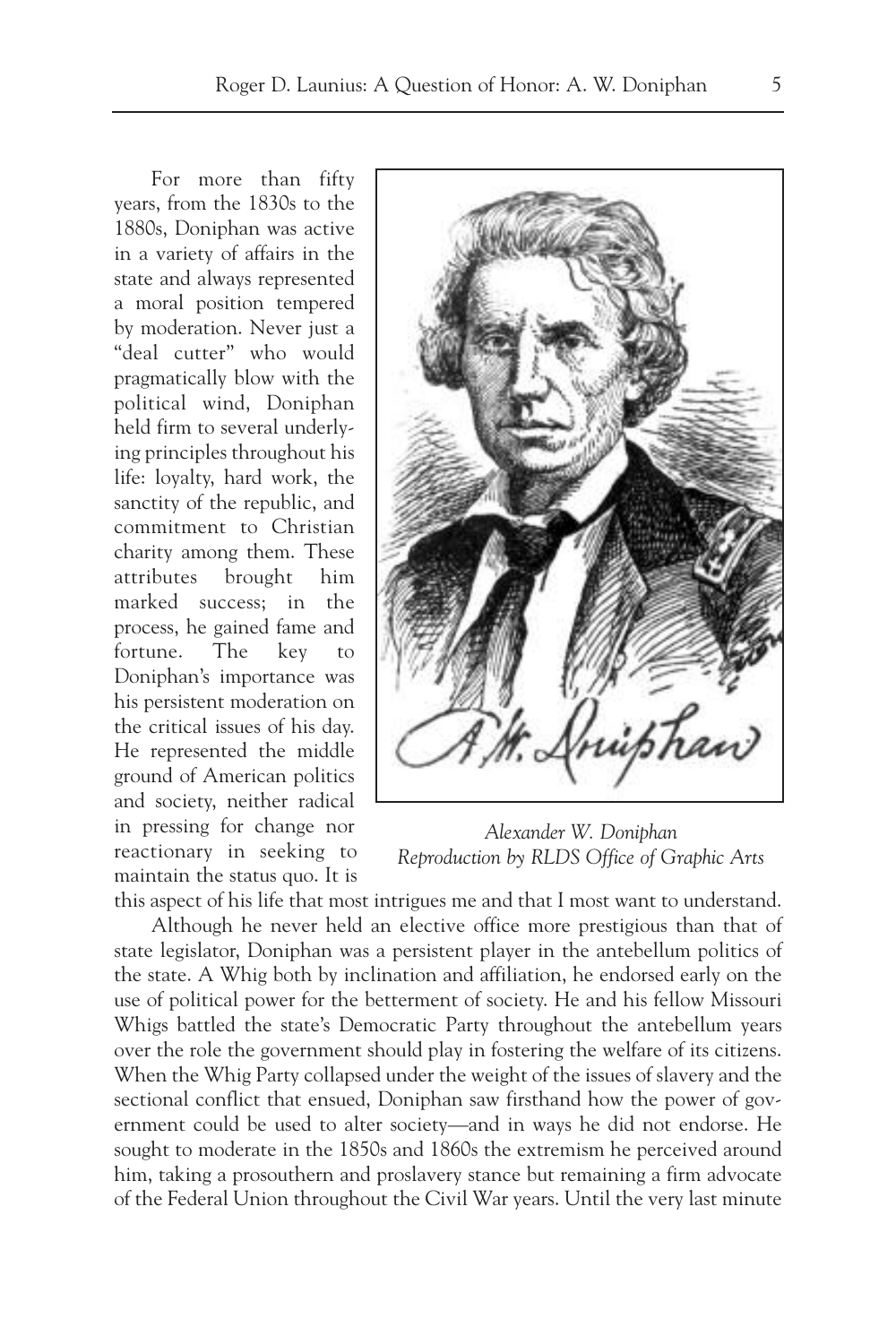in 1861, Doniphan tried to help negotiate a compromise that would preserve both the Union and the dignity of all sides. Failure to do so represented the greatest political disappointment of his life.

Doniphan might have decided to fight in the Civil War—either side would have been pleased to have him because of his experience and heroic status as the Mexican War commander of the First Missouri Mounted Volunteers—but he chose moderation again. His commitment to the Union prohibited him from taking up arms against it, and his allegiance to friends and institutions of the South prevented him from aiding in the putting down of the rebellion. In the end, Doniphan did probably the only thing that his conscience would allow: he served as a state claims agent for the widows and orphans of butchered soldiers.

The moderation that Doniphan's life represented speaks to the present crisis in American politics at the end of the twentieth century. As extreme positions seem increasingly to be advanced, less and less room in the middle for interchange and compromise seems possible. Doniphan was appalled by this development in the 1850s and 1860s, and that perspective might instruct Americans today. I am prompted to respect, if not often to agree, with the belief system of Alexander William Doniphan.

Doniphan probably became aware of the Mormons in 1831, soon after their first settlers arrived in the Blue River section near present-day Kansas City. Joseph Smith Jr., the Mormon prophet, sent large numbers of Church members into Jackson County where they believed they would help usher in the triumphal Second Coming of Christ and the advent of the millennial reign by building a community from which Christ could rule the world. The largest Mormon group was concentrated along the Brush Creek valley of the Blue River, but a cadre of Mormons also settled around Independence where they opened several businesses. This Mormon community grew rapidly during the next two years, numbering more than twelve hundred by the summer of 1833. Their growing numbers ensured they would have political and economic power, and that troubled many early Jackson Countians.<sup>4</sup>

Josiah Gregg, an Independence-based Santa Fe trader, sounded the ominous note of many non-Mormons when he opined that at the rate the Saints immigrated into the county, "they would soon be able to command a majority in the county, and consequently the entire control of affairs would fall into their hands." This prospect petrified many non-Mormons, and a few decided to do something about it. This resulted in a violent expulsion of the Mormons from Jackson County in the fall of 1833, and Doniphan signed on as attorney for the embattled religious sect.<sup>5</sup>

Doniphan sought justice for a persecuted minority, but he never accepted the Mormon defense of being persecuted solely because of their religion. Instead, he recognized they embodied a religious ideal that was at odds with the American republic. He agreed that violence aimed at the Mormons could not be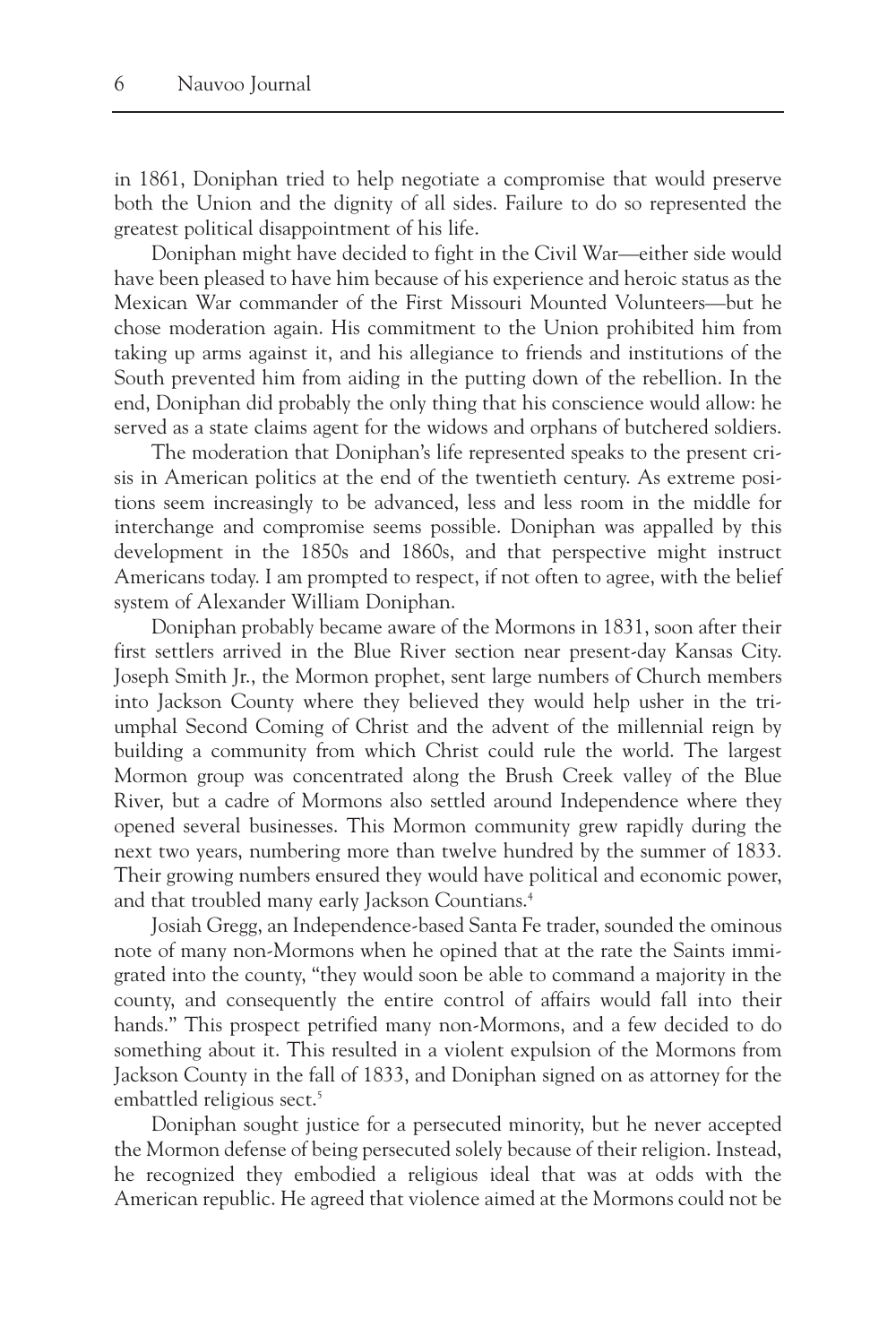tolerated in a republic of law and enlightenment. The Saints, he believed, had a right to live peaceably. Any crimes against the Saints had to be redressed, and Doniphan not only thought he was the man who could do it but also felt that in the process he could build himself a reputation as a great lawyer.<sup>6</sup>

After the Mormons began to experience violence in Jackson County, the sect's leaders petitioned Missouri Governor Daniel Dunklin to redress their grievances. While the governor recognized the great wrongs perpetrated on the Mormons, he expressed concern about how to correct it. According to Mormon leader Newel K. Knight, the governor "stated that he desired to maintain law and order in the state, and was willing to do anything in his power to assist in the protection of the Saints."7



*The Big Blue, Missouri Courtesy of LDS Historical Department Archives*

Daniel Dunklin had gained the governorship in 1832 on the Democratic ticket. As a competent politician who understood his state's political characteristics, he tried to deal with this Mormon crisis without alienating his political base. As he wrote in August 1834, "I have no regard for the Mormons, as a separate people; & have an utter contempt for them as a religious sect; while on the other hand I have much regard for the people of Jackson County, both personally and politically; they are, many of them, my personal friends, and nearly all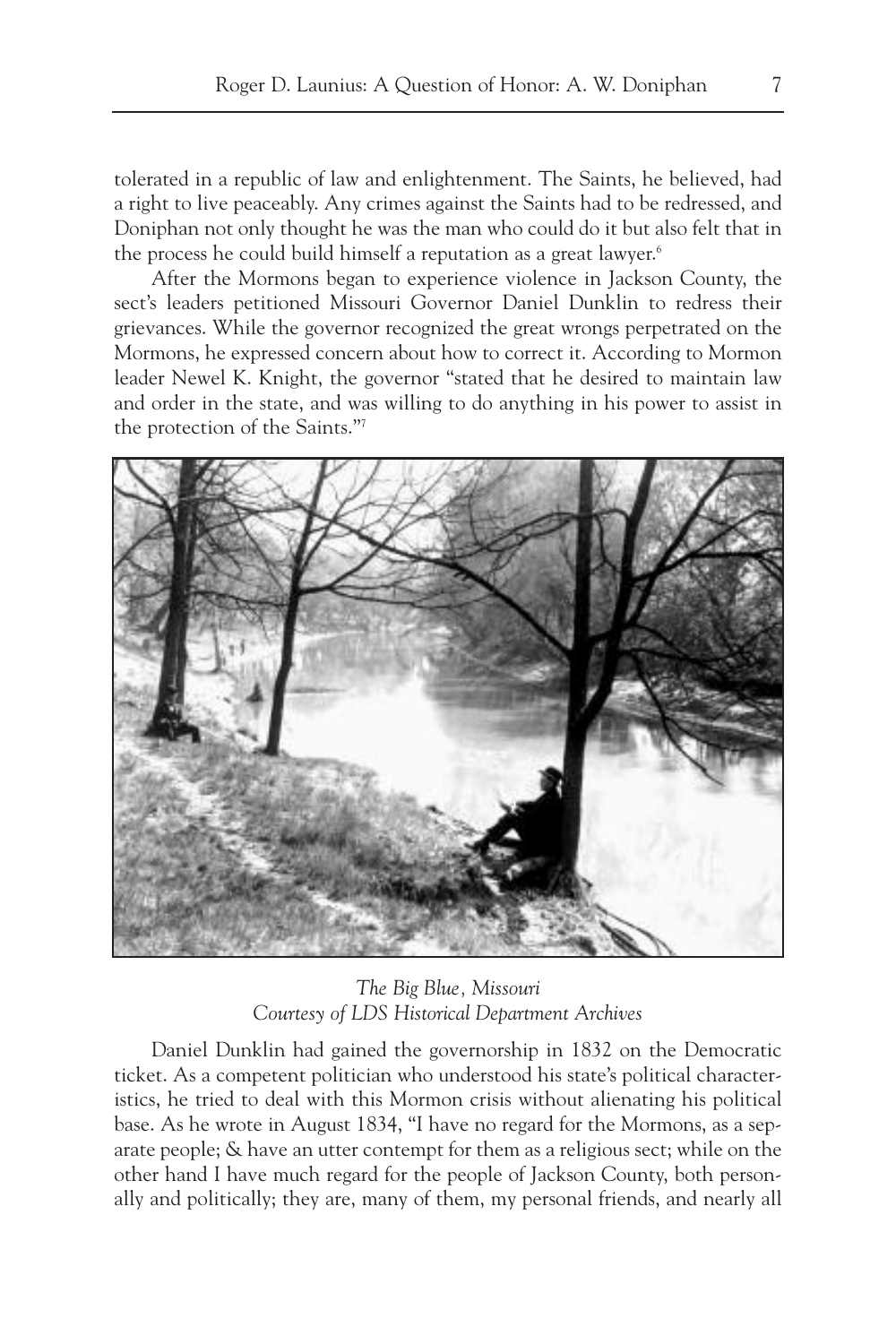of them are very staunch Democrats." Dunklin did, however, have a strong sense of responsibility and closed his letter by stating, "These are all secondary considerations when my *duties* are brought into question."8

A noncommittal answer came from Dunklin regarding help for the Mormons. He suggested that they carry their complaints to the courts, the proper place for settling difficulties among all citizens. He asked the Mormons on 19 October 1833 to "make a trial of the efficacy of the laws; the judge of your circuit is a conservator of the peace. If an affidavit is made before him by any of you, that your lives are threatened and you believe them in danger, it would be his duty to have the offenders apprehended and bind them to keep peace."<sup>9</sup>

The Latter Day Saints then prevailed upon four attorneys—Doniphan, David R. Atchison, Amos Rees, and William T. Wood—while attending the fall 1833 term of the Fifth Judicial Circuit Court in Independence to act on the Mormons' behalf. The attorneys responded on 28 October, agreeing to accept the Mormons as clients, but with some unusual specifications. They asked that each receive \$250 for handling the case, to be paid in advance. "We have been doing a practice here among these people, to a considerable extent," the lawyers wrote, "and by this engagement we must expect to lose the greatest part of it, which will be to all of us a considerable loss." For the \$1,000 split among them, the attorneys agreed to handle all the Mormon complaints as a group. Doniphan and his associates apologized for the large fee they were charging, "but the circumstances here involved make it necessary" since they did not expect to have many other clients for some time afterward. "We prefer to bring your suits as we have been threatened by the mob," they wrote, "[and] we wish to show them we disregard their empty bravadoes." Doniphan and company then threatened that if the Mormons did not accept their terms, they could "be engaged in the opposite side in all probability."10 The next day Partridge agreed to the four attorneys' terms, telling them he would pay them within six months after beginning work.<sup>11</sup>

Doniphan, Atchison, Rees, and Wood had no sooner begun work for the Mormons than the Jackson County situation took a turn for the worse. Indeed, the decision to engage these lawyers, signaling that the Mormons intended to remain in Jackson County and to prosecute anti-Mormons, probably helped to spark violence. In late October 1833, anti-Mormons in the county demanded that the Latter Day Saints leave Jackson County immediately. Knight wrote:

From the 31st of October until the 4th of November [1833], there was one continual scene of outrages of the most hideous kind. The mob collected in different parts of the county and attacked the Saints in most of their settlements, houses were unroofed, others were pulled down, leaving women and children, and even the sick and the dying exposed to the inclemency of the weather. Men were caught and whipped or clubbed until they were bruised from head to foot, and some were left upon the ground for dead. The most horrid threats and imprecations were uttered against us, and women and children were told, with cursings, that unless they left the country immediately they should be killed.<sup>12</sup>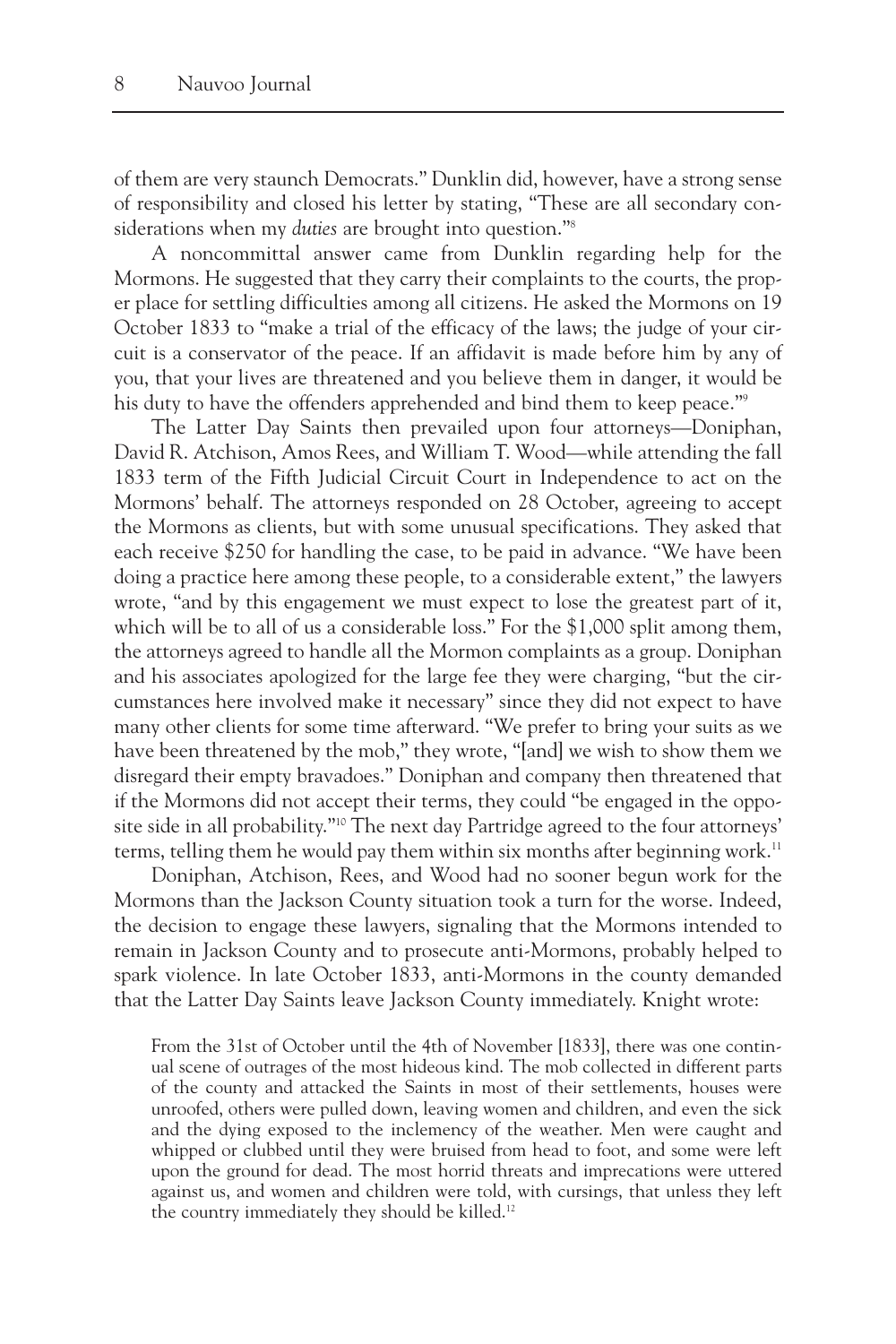Never pacifistic, the Mormons vowed to fight back. And they did on 4 November when the Saints and the Missourians fought a ruinous skirmish on the eastern side of the Blue River. One Mormon and two Missourians, including a young lawyer named Hugh Brazeale, died in the fighting, and several received injuries.<sup>13</sup>

Because of this battle, Missouri militia lieutenant colonel Thomas Pitcher, also a respected Independence business leader, went with troops on 5 November 1833 to the main Mormon settlements and forced the Mormons to give up their arms. Disarming those causing the trouble, and for most Missourians it was obvious that the Mormons were the ones causing trouble, was a logical, legitimate, and legal step for a militia leader. Within a short time, twelve hundred Mormons began leaving the county, now having no way to protect themselves. Most went to Clay County, across the Missouri River to the north, but some also settled in nearby Ray, Lafayette, and Van Buren Counties.14

Doniphan and the other three lawyers provided three types of assistance to the Mormons, all typical of the services routinely furnished by attorneys both then and now. First, they served as mediators carrying messages between the Mormons and the state executive branch. Many of the communications between Governor Dunklin and the Mormon leaders passed through the hands of one of the four lawyers. The fact that they were all politically connected within the state, especially Atchison and Wells, helped to ensure that the religious group received a hearing in the executive branch. Second, at the same time, they served as a liaison between the Mormons and the Jackson Countians, working on a settlement agreeable to all parties. Finally, the most substantive service they provided involved prosecuting cases against the Jackson Countians who had done violence to the sect.

In acting as the Mormons' legal counsel, Doniphan and his colleagues operated within a narrow set of parameters established by the Church. The most important constraint was the Saints' refusal to abandon their property in Jackson County because of its religious significance, even if fully reimbursed. Joseph Smith told the membership that God would punish those who sold their property. The Mormon leadership told Doniphan and his associates to "use every lawful means" to secure reinstatement of the Saints back on their property in Jackson County.15

The clearest explanation of Mormon demands for settlement of the crisis was stated in a letter to the governor on 6 December 1833, which Doniphan and his colleagues helped to draft. It said:

[I]n behalf of our society, which is so scattered and suffering, we, your petitioners, ask aid and assistance of your Excellency, that we may be restored to our lands, houses, and property, and protected in them by the militia of the state, if legal, or by a detachment of the United States Rangers, which might be located at Independence,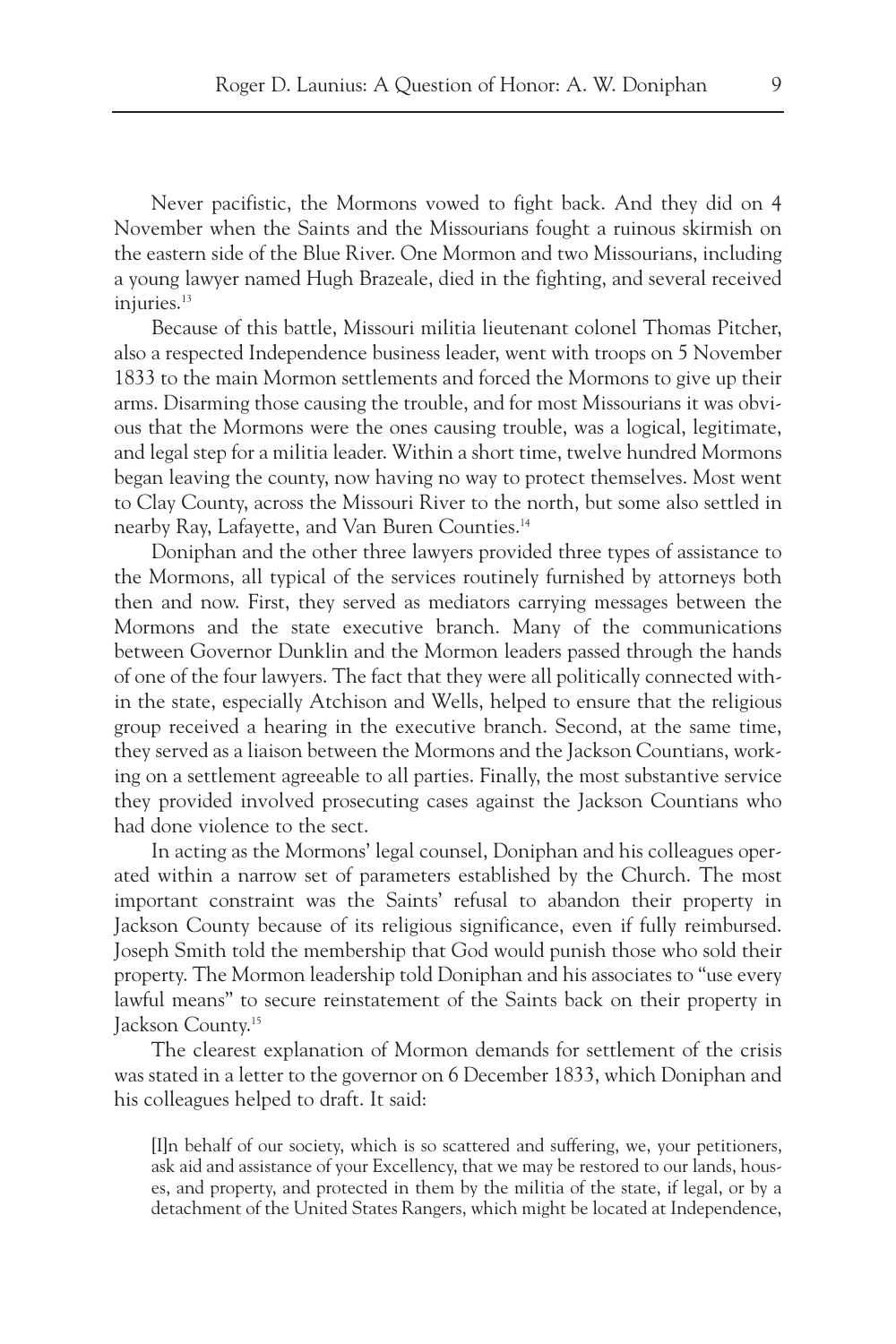instead of at Cantonment Leavenworth, till peace can be restored. This could be done, probably, by conferring with the President, or perhaps with Colonel Dodge. Also, we ask that our men may be organized into companies of Jackson Guards, and be furnished with arms by the state, to assist in maintaining their rights against the unhallowed power of the mob of Jackson county.

And then, when arrangements are made to protect us in our persons and property (which cannot be done without an armed force, nor would it be prudent to risk our lives there without guards, till we receive strength from our friends to protect ourselves), we wish a court of inquiry instituted, to investigate the whole matter of the mob against the "Mormons."16

As a result of these requirements, the Mormons placed Doniphan, Atchison, Rees, and Wood in a very tight box that demanded achievement of nothing less than complete victory on every point. Under normal circumstances, attorneys might have worked out an agreement for the Jackson Countians to purchase the Mormon property and improvements from them, but the restrictions imposed by the Mormons ensured that no compromise could result.

Doniphan and Atchison, the principal attorneys working on the case, opened negotiations with the Missouri attorney general, Robert W. Wells, in the latter part of November 1833. Wells gave Doniphan reason to believe that the state would support restoration of the Mormons' property, the principal demand the Mormons made. He told Doniphan in a 21 November letter that "if they decide to be replaced in their property, that is, their houses in Jackson county, an adequate force will be sent forthwith to effect that object."<sup>17</sup> This proved an unfortunate letter, for Wells did not speak for the governor and made it sound like the state would send troops into Jackson County to reinstate the Mormons on their land. That does not seem to have really been a possibility.

More helpful were the efforts to discover what had happened in Jackson County and to fix responsibility. Governor Dunklin directed John F. Ryland of Lexington, judge for the Fifth Circuit Court, to conduct an investigation of the late unpleasantness. On 24 November, he contacted Doniphan and his associates to see if their clients would press charges. If so, Ryland outlined a plan for the case's adjudication. He indicated a willingness to convene a court in Jackson County at any time and wanted to move promptly to limit poor public relations for the state. Ryland specifically expressed his belief that it was "a disgrace to the state for such acts to happen within its limits."18

Amos Rees, the recipient of Ryland's letter, immediately contacted Doniphan, and they met with Robert Wells about the possibility of a court in Jackson County. Among the state, the lawyers, and the Mormons, they agreed to postpone a case in the county until the situation cooled down a bit. Mormon A. S. Gilbert summarized his church's position on this: "Some of our principal witnesses would be women and children, and while the rage of the mob continues, it would be impossible to gather them in safety at Independence."19 As a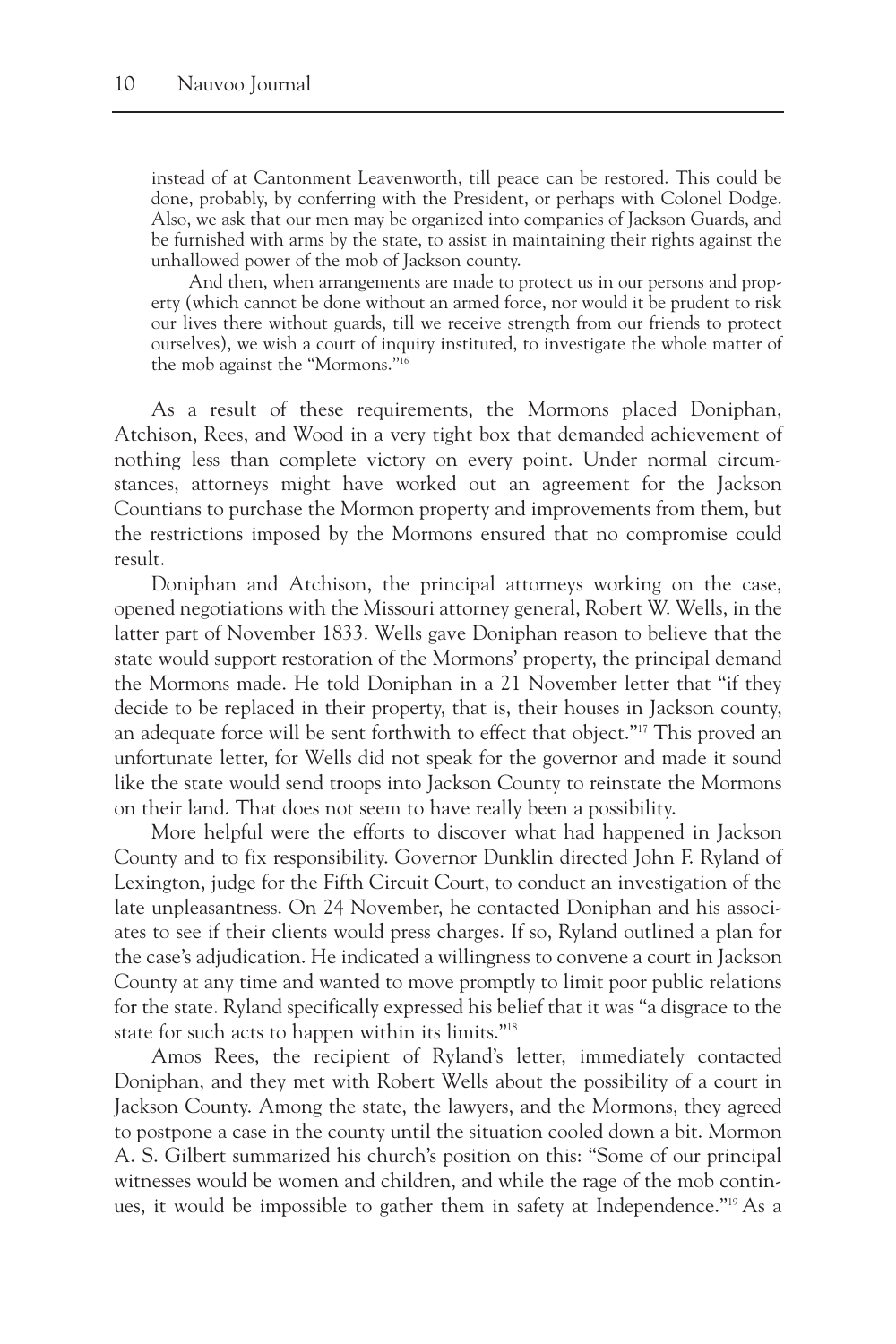result, they set a court date for the February 1834 term in Independence. Doniphan worked during the winter to find witnesses and prepare a case for presentation at the February term, but he encountered constant difficulties. Many Mormons feared returning to Jackson County, especially since the locals threatened violence. "It is my opinion from present appearances," A. S. Gilbert wrote to the governor just after the first of the year, "that not one fourth of the witnesses of our people, can be prevailed upon to go into Jackson county to testify."20

Because of this situation, Dunklin provided a militia force to keep order. Despite the fact that military power would be required to ensure the conduct of judicial proceedings, Dunklin naively believed that the court could settle the affair. He told the Mormons that "Justice is sometimes slow in its progress, but is not less sure on that account." The Liberty Blues, a militia unit of fifty men commanded by Captain David Atchison, received the order to provide security at the Independence court proceedings, and that was a fortunate choice for Doniphan. Although Atchison had to recuse himself from the legal proceedings, his presence ensured more stability than if an unproven commander and unit had been present.<sup>21</sup>

The court convened on Monday morning, 24 February 1834, with Judge Ryland on the bench, but little more than a public demonstration of opposition to Mormon claims took place. The day before Atchison's Liberty Blues had met, the Mormon witnesses convened at Everett's Ferry on the banks of the Missouri and marched to within a mile of Independence where they camped in a woods for the night. "The night was passed off in war-like style," Mormon witness W. W. Phelps wrote, "with the sentinels marching silently at a proper distance from the watch fires."22 The next morning Atchison took the Mormon witnesses into Independence and sequestered them in the tavern of Samuel Flournoy, where they awaited the court. A mob assembled at the courthouse, however, and the state's representatives had to decide whether to proceed with the hearing despite the possibility of violence or to wait until the situation had been defused. Atchison apparently wanted to proceed, confident that his Liberty Blues could ensure order, but Ryland and Attorney General Robert Wells, who was present at the court as a representative of the governor, decided to postpone. About midmorning, they visited the Mormon witnesses and told them, according to Mormon Newel Knight, "that all hope of a criminal prosecution was at an end. Thus were the officers of the civil law, even when supported by the military, awed by a mob, and the great promises of the governor and Judge Ryland fell to the ground; and the strong arm of justice became weak and fell powerless to her side."<sup>23</sup>

Doniphan and the other Mormon attorneys decided to file a continuance so they could bring the case before the court in the fall of 1834. Thereafter, Doniphan asked Atchison to escort the witnesses back to Clay County. They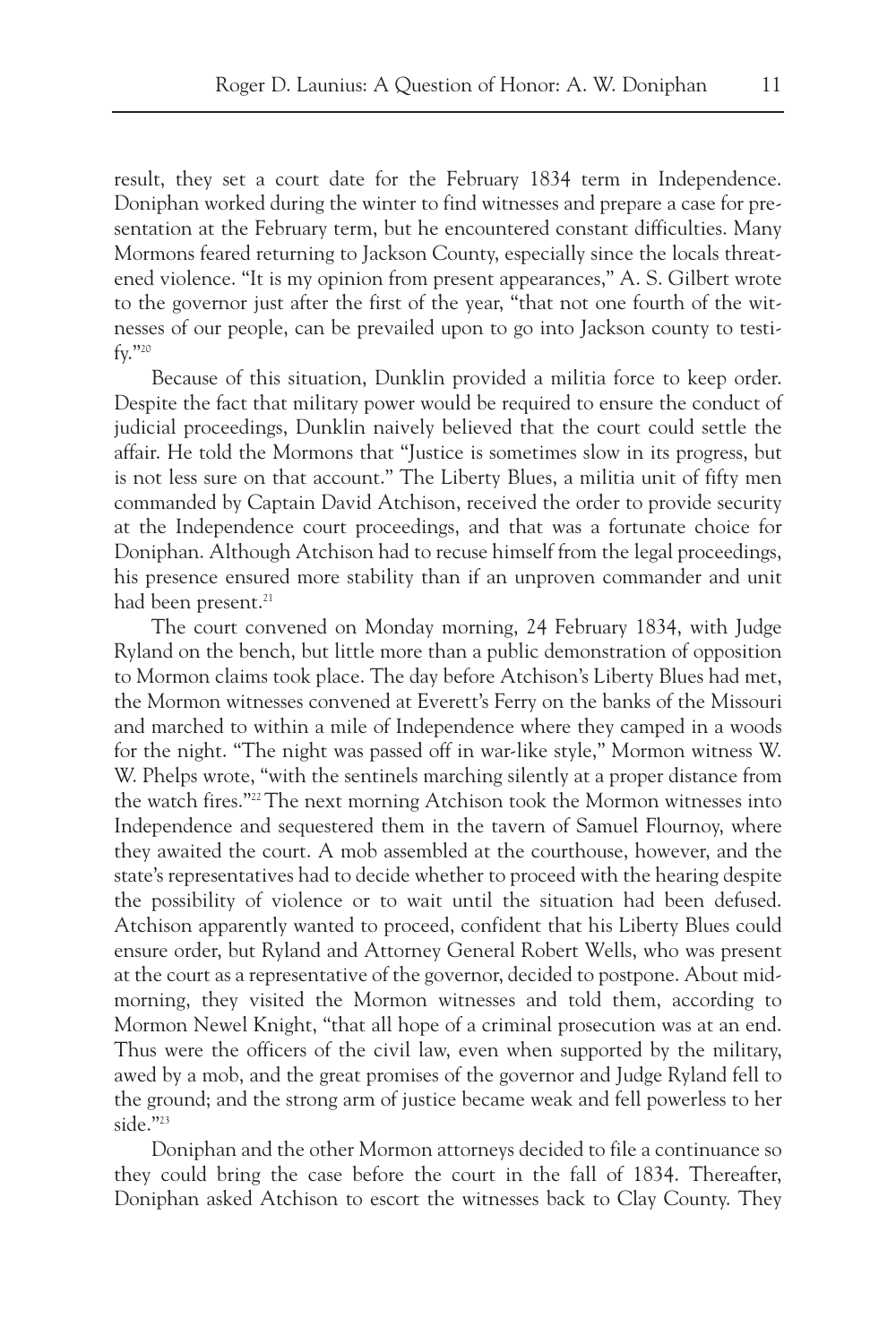marched in quick time through Independence to the tune of "Yankee Doodle" to impress the crowd gathered to heckle the Mormons in their quest for justice. Doniphan did not let the matter drop there. At the October 1834 term of court in Independence, he proceeded with a trespass case that Edward Partridge had filed for an assault committed in the summer of 1833. Ryland remained the circuit judge in charge of adjudicating the case and reflected a persistently fair voice in the Mormon affair. Doniphan obtained a change of venue for the case from Jackson County to Ray County on 26 May 1835, from Ryland, since at no time were the settlers in the county willing to allow a judgment to go against citizens who had engaged in violence against the despised Mormons. They still sought legal damages in 1836, but by that time, the matter had been overcome by events; and the only adjudication that actually came to settlement, though not in the Mormon favor, was a supreme court case in 1839. Doniphan's efforts on behalf of the Mormons, although ultimately unsuccessful, proved sufficiently aggressive to satisfy his clients.24

In his capacity as Mormon legal counsel, Doniphan also participated in an attempt to resolve the Jackson County problem through mediation on 16 June 1834. At that time, a group of Mormons from Ohio and other parts of the East, Zion's Camp, entered Missouri with the intention of reinstalling the Saints on their Jackson County lands. Because legal efforts had failed to gain redress, the Mormons raised a force of about two hundred armed volunteers to march to Missouri. Zion's Camp would reinstate the Mormons of their land and protect them from further attack. Missourians thought it an army of invasion, and it only exacerbated the situation in Missouri. Doniphan had his hands full negotiating some settlement in the summer of 1834.

In this desperate environment, Ryland brought both sides together in Liberty to negotiate a peaceful settlement. In so doing, Ryland responded to a mandate from Governor Dunklin, who desperately sought a compromise with which everyone could live. Dunklin let both sides know of his commitment to resolving the Jackson County controversy and expected both protagonists to support the efforts of his emissary, Judge Ryland. Ryland then contacted both the Mormons and the Jackson Countians and told them about a proposed meeting set for Monday, 16 June 1834, at the courthouse in Liberty. Ryland applied classic democratic principles to this crisis. He sought to sit both sides down to hammer out an agreement that all could accept, even if not enthusiastically. Instead of having a winner and a loser, there would be two near winners. The pragmatic politician engages in such "trade-offs" every day, accepting half a loaf as better than none and probably intending to go back for more at a later time.

The Jackson Countians began preparing for this compromise attempt with a meeting on 9 June to elect a delegation. Samuel C. Owens, a prominent Independence businessman and political leader, served as its head. By the time of this planning meeting, the Jackson Countians had been warned by the gov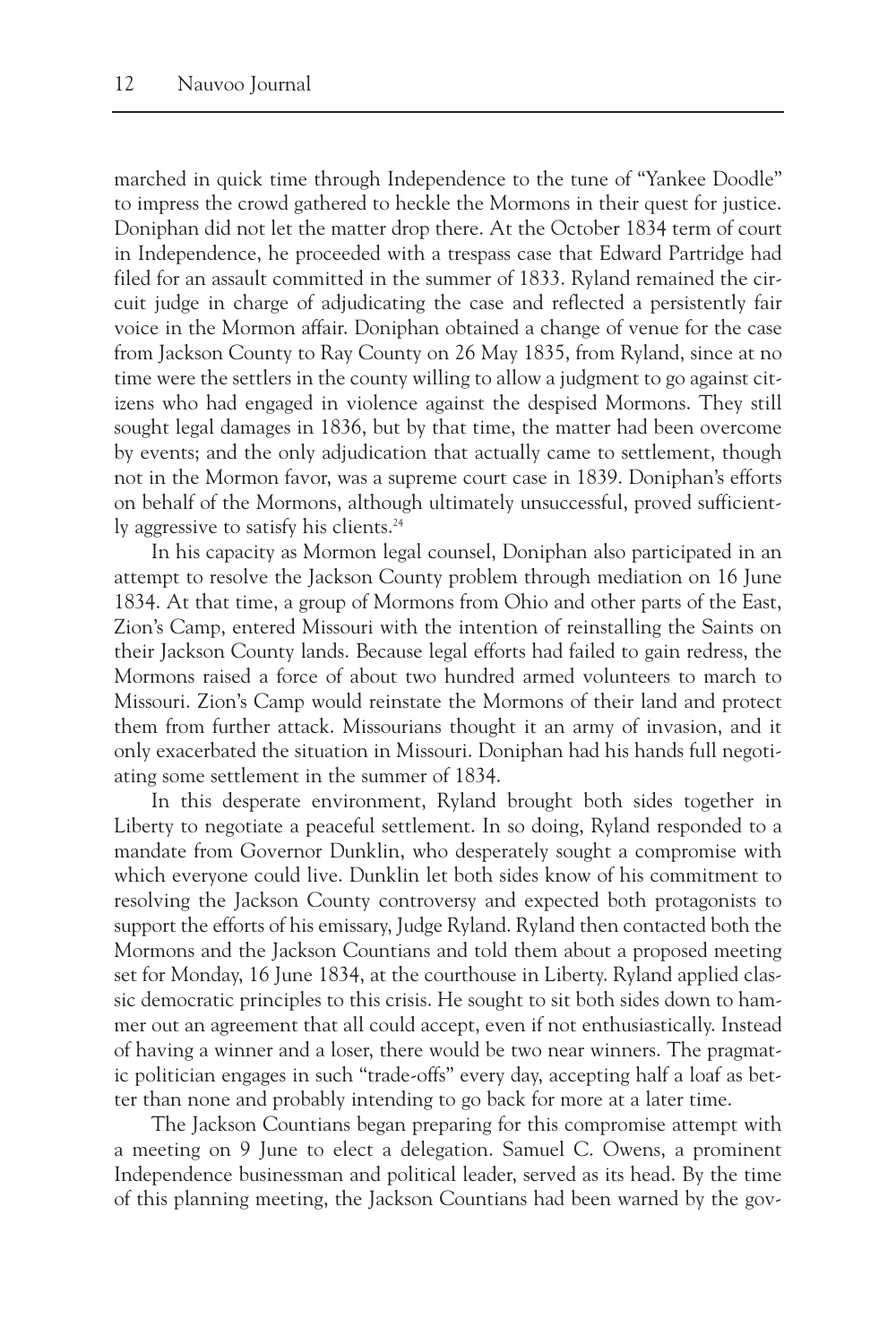ernor that they should support Ryland's compromise attempts, specifically "by purchasing the lands of the Mormons, and paying them for the injuries which they have sustained." The Jackson Countians apparently agreed to this compromise, in the process admitting they had been wrong in their actions in 1833 and agreeing to make restitution.<sup>25</sup>

The Mormons, however, balked at this compromise. Ryland asked the Mormons to agree to sell their Jackson County lands at double the appraised value and to take the proceeds and move elsewhere. It was a generous offer, Ryland believed, one that everyone could agree to and then get back to a normal life. The Mormons, however, refused to sell their property in Jackson County. As Mormon John Corrill wrote, it would be "like selling our children into slavery."26

By ruling out of hand any proposal that allowed the Jackson Countians to make a cash settlement, the Mormons ensured that Doniphan could not successfully close the case. The refusal to compromise, seen by the Mormons as a virtue, led them into repeated difficulties thereafter. Their belief that they had a monopoly on truth and innocence led to numerous nearly irreconcilable confrontations with the federal and state governments of the nation. This was only the first such instance, and it placed Doniphan in the unenviable position of having to settle a case in which the Mormons would accept nothing less than total victory. As a result, they got nothing.

On 16 June 1834, nearly a thousand people gathered in Liberty from throughout Jackson and Clay Counties. They swarmed into the courthouse, filling the seats, standing in the aisles, and overflowing into the yard. A larger number of Mormons, in addition to those designated to represent the sect, were present, as was the committee from Jackson County. Judge Ryland came from his home in Richmond to observe but not to preside; Judge Joel T. Turnham of Clay County was chosen moderator. Doniphan also appeared, seated in the back of the room. Ryland, as the initiator of the meeting, addressed the assembly on the necessity of bringing the conflict to a halt before one side or the other caused further bloodshed. According to the 18 June *Missouri Intelligencer and Boon's Lick Advertiser*, "He informed the committees of the respective parties that it was not his province, as a high judicial official to dictate to them the terms upon which they should settle this subject; nevertheless . . . he advised them [of] the necessity of regarding the laws of the land." He also pointed out the consequences should the two groups fail to reach an understanding. Because of Zion's Camp and its threat of possible violence, Ryland cautioned that the time for a peaceful solution could slip away and that both sides should employ their best efforts to preserve order in western Missouri.<sup>27</sup>

Despite these conciliatory words, it soon became obvious that neither the Mormons nor the Jackson Countians were much interested in compromise. Joseph Thorp recalled, "Our friends from Jackson were very rabid." The Jackson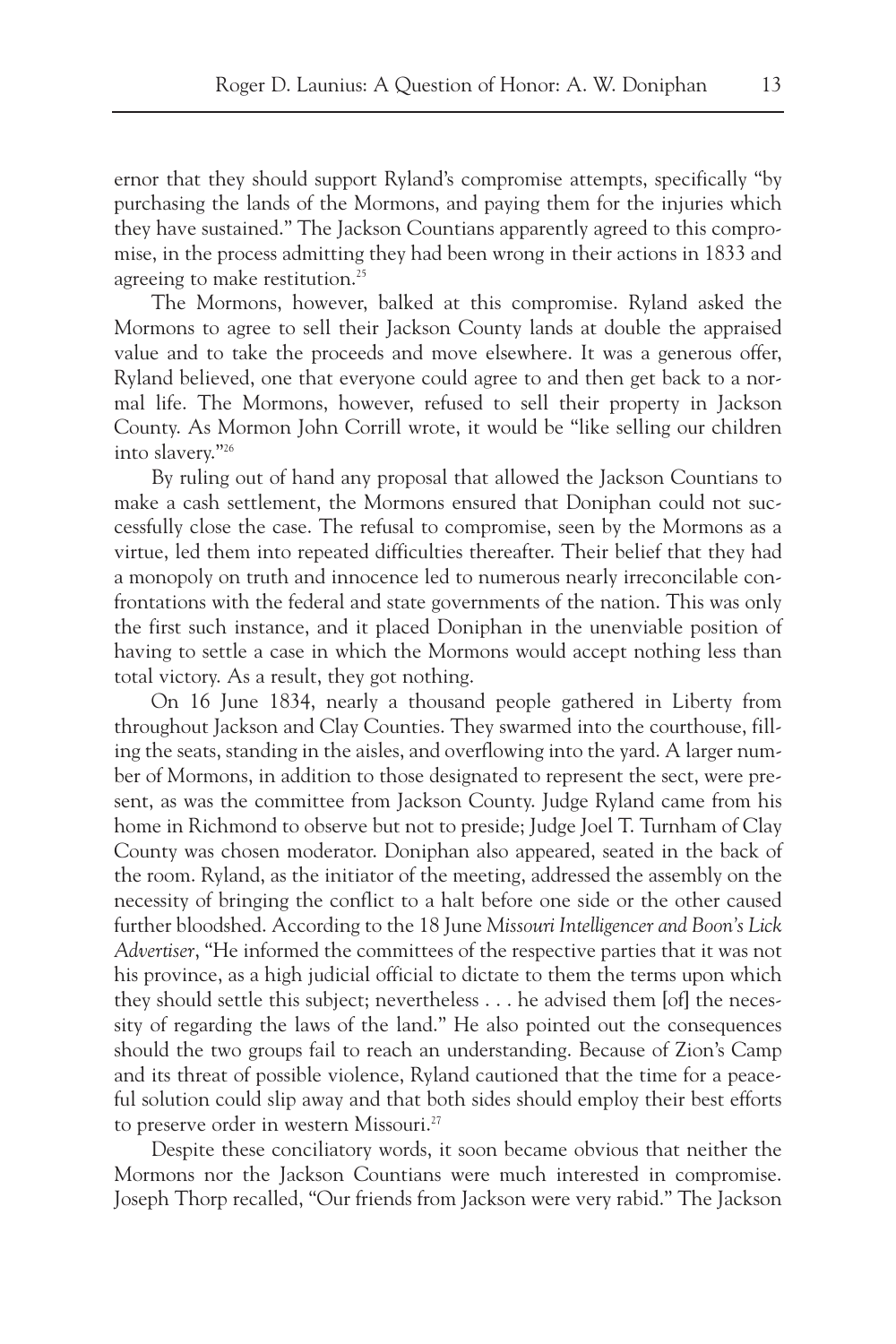Countians confirmed Thorp's assessment by interrupting the proceedings with rowdiness and threats of violence should Zion's Camp enter their county. During the commotion that ensued, the Reverend M. Riley, a Baptist minister in Clay County, stood and insisted that the Jackson Countians had been right in the first place and that the Mormons should also be expelled from Clay. This action brought more noise, and few heard Judge Turnham call for order as pandemonium broke loose. "Let us be republican," he shouted barely above the din, "[and] let us honor our country and not disgrace it like Jackson County. For God's Sake don't disfranchise or drive away the Mormons. They are better citizens than many of the old inhabitants."28

Alexander William Doniphan, who had been sitting quietly during most of these proceedings, suddenly arose and walked with solemn resolution to the front of the courtroom, shoving his sleeves up and stretching to his full six-feet four-inch height as he went. In a booming voice, he seconded the opinion of Turnham, advocating the rights of the Saints and opposing "Judge Lynch and mob violence." "The Mormons have armed themselves," he said, "and if they don't fight they are cowards. I love to hear that they have brethren coming to their assistance, [a reference to Zion's Camp] greater love can no man show, than he, who lays down his life for his brethren." Doniphan's speech quieted the uproar in this meeting for only a short time. By late afternoon, little had been accomplished, and the meeting adjourned in disorder. The attempt at reconciling the differences between the Mormons and the Jackson residents had failed. Zion's Camp, however, disbanded soon after this time when its ranks thinned in an outbreak of cholera.<sup>29</sup>

In the end, Doniphan could not assist the Mormons in their case against the Jackson Countians. His efforts proved sufficiently aggressive, however, that the Mormons appreciated him, and they were a notoriously difficult group to please. Indicative of this, Joseph Smith asked Doniphan to represent him and other Mormon leaders in the aftermath of the Mormon war in western Missouri in 1838. Doniphan's representation of the Mormons also did not seem to hurt his practice of the law, as he thought would happen when he accepted the case. Although difficult to quantify, there seems to have been a general sympathy for the plight of the Mormons at the hands of the Jackson Countians virtually everywhere outside that county. As a result, Doniphan garnered a reputation as a champion of liberty, a defender of cherished rights guaranteed by the Constitution, and a promoter of democratic virtues. His services rose in demand after this case.30

Most important for Doniphan, this case served as an excellent springboard for obtaining additional clients. Like modern attorneys making a name for themselves by taking high-profile cases, even if they have neither much prospect of gaining compensation for their work nor of winning, Doniphan's career enjoyed the notoriety the Mormon case provided. Because of this notoriety, Doniphan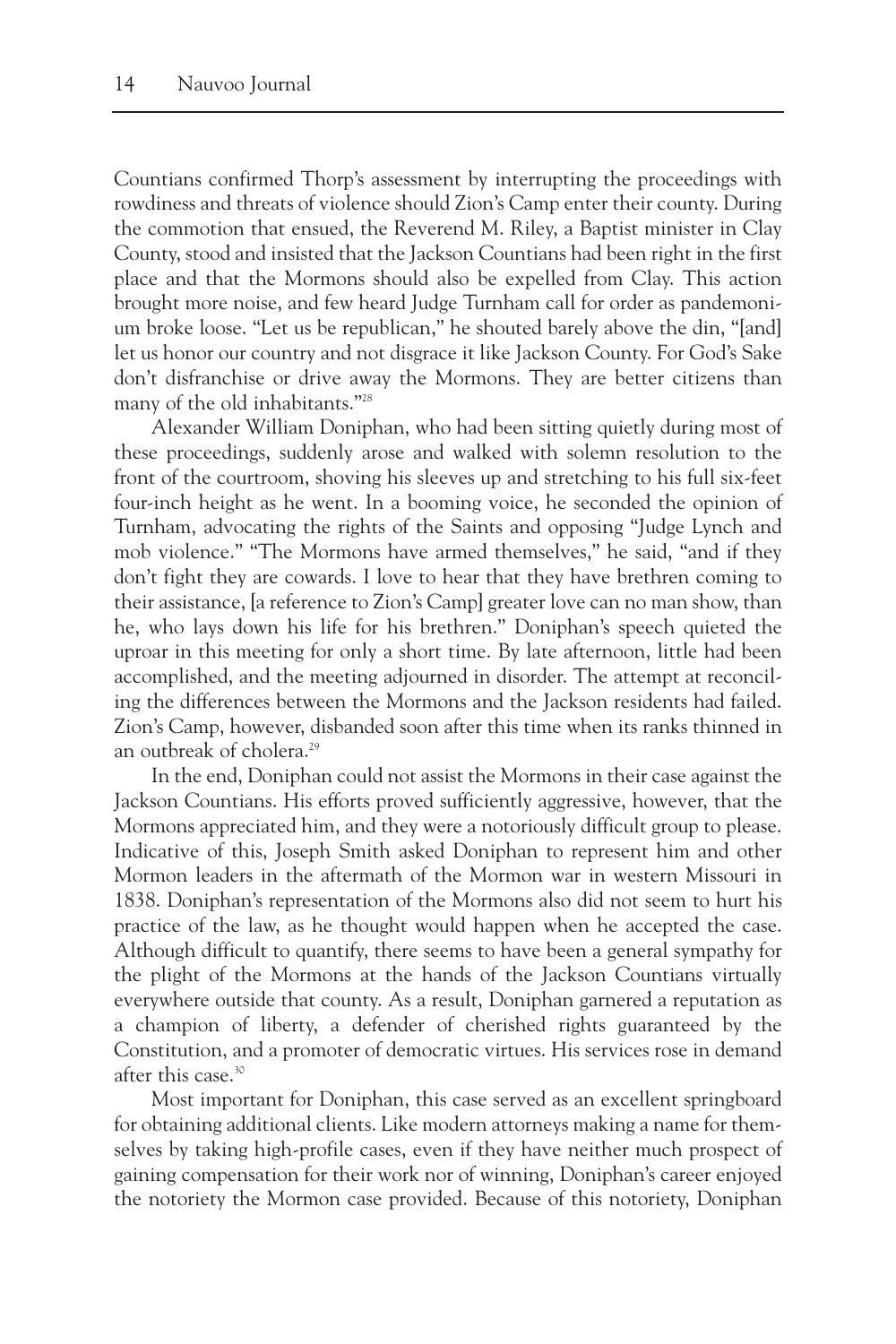became a household name both in western Missouri and in Jefferson City. It was his first really big case, and the public's attention remade him into a famous attorney known for upholding justice.

In a sense, Doniphan's experience with the Mormons represented a question of honor—but not the simplistic pure mindedness that so many historians have usually associated with his help. He was committed to basic freedom and to the principles of the Constitution, without a doubt, but his motives in the Jackson County affair were not entirely philanthropic. Instead, they were more symbiotic. He provided the Mormons something they desperately needed—good legal counsel by a respected young attorney unconnected from the Mormon faith. The Mormons provided him with a high-profile civil liberties case that helped to make his reputation.<sup>31</sup>

## **Notes**

1. On the importance of Missouri in early nineteenth century America, see Dale L. Morgan, *Jedediah Smith and the Opening of the West* (Indianapolis, Indiana: Bobbs-Merrill, 1953), 19–23; William E. Parrish, Charles T. Jones Jr., and Lawrence O. Christensen, *Missouri: The Heart of the Nation* (Arlington Heights, Illinois: Forum Press, 1980), 66–74; James R. Shortridge, "The Expansion of the Settlement Frontier in Missouri," *Missouri Historical Review* 75 (October 1980): 64–90.

2. A. W. Doniphan to D. C. Allen, "Sketch of the Life of A. W. Doniphan," n.d., Missouri Historical Society, St. Louis, 2–3; A. W. Doniphan, *Address by Col. Alexander W. Doniphan, Delivered in Liberty, Mo., June 5, 1872, on the Occasion of the Celebration by the People of Clay County, of the 50th Anniversary of the County's Establishment* (Liberty, Missouri: Advance Book and Job Printing House, 1883), 11–12.

3. The Mormons have always, and justifiably so, remembered Doniphan fondly for his stand at Far West, Missouri, on 1 November 1838. Apostle Amasa Lyman declared that "From the execution of this merciless sentence we were saved by the opposition, to the same, of General Doniphan, and long may he live to enjoy the reward of the soul ennobling qualities that exalted him incomparably above the priest-ridden, bloody rabble around him" (Amasa Lyman, "Amasa Lyman's History," *Latter-day Saints' Millennial Star*, 27 (1865): 535. Lucas, however, denied the court martial in a letter to Governor Boggs on 11 November 1838, in *Document Containing the Correspondence, Orders, &c. In Relation to the Disturbances with the Mormons; and the Evidence Given Before the Hon. Austin A. King* (Fayette, Missouri: Office of the Boon's Lick Democrat, 1841), 64.

4. The best survey of early Mormonism in Jackson County remains Warren A. Jennings, "The City in the Garden: Social Conflict in Jackson County, Missouri," in F. Mark McKiernan, Alma R. Blair, and Paul M. Edwards, eds., *The Restoration Movement: Essays in Mormon History* (Lawrence, Kansas: Coronado Press, 1973), 99–119. It is a travesty that no one has moved the historiography of this subject beyond this generation-old research.

5. Josiah Gregg, *The Commerce of the Prairies*, Milo M. Quaife, ed., *The Commerce of the Prairies*. (Chicago: R. R. Donnelley and Co., 1926), 165.

6. On the sources of conflict between the Mormons and other Americans, see Kenneth H. Winn, *Exiles in a Land of Liberty: The Mormons in America, 1830–1846* (Chapel Hill: University of North Carolina Press, 1989), 85–100; Marvin S. Hill, *Quest for Refuge: The Mormon Flight from American Pluralism* (Salt Lake City: Signature Books,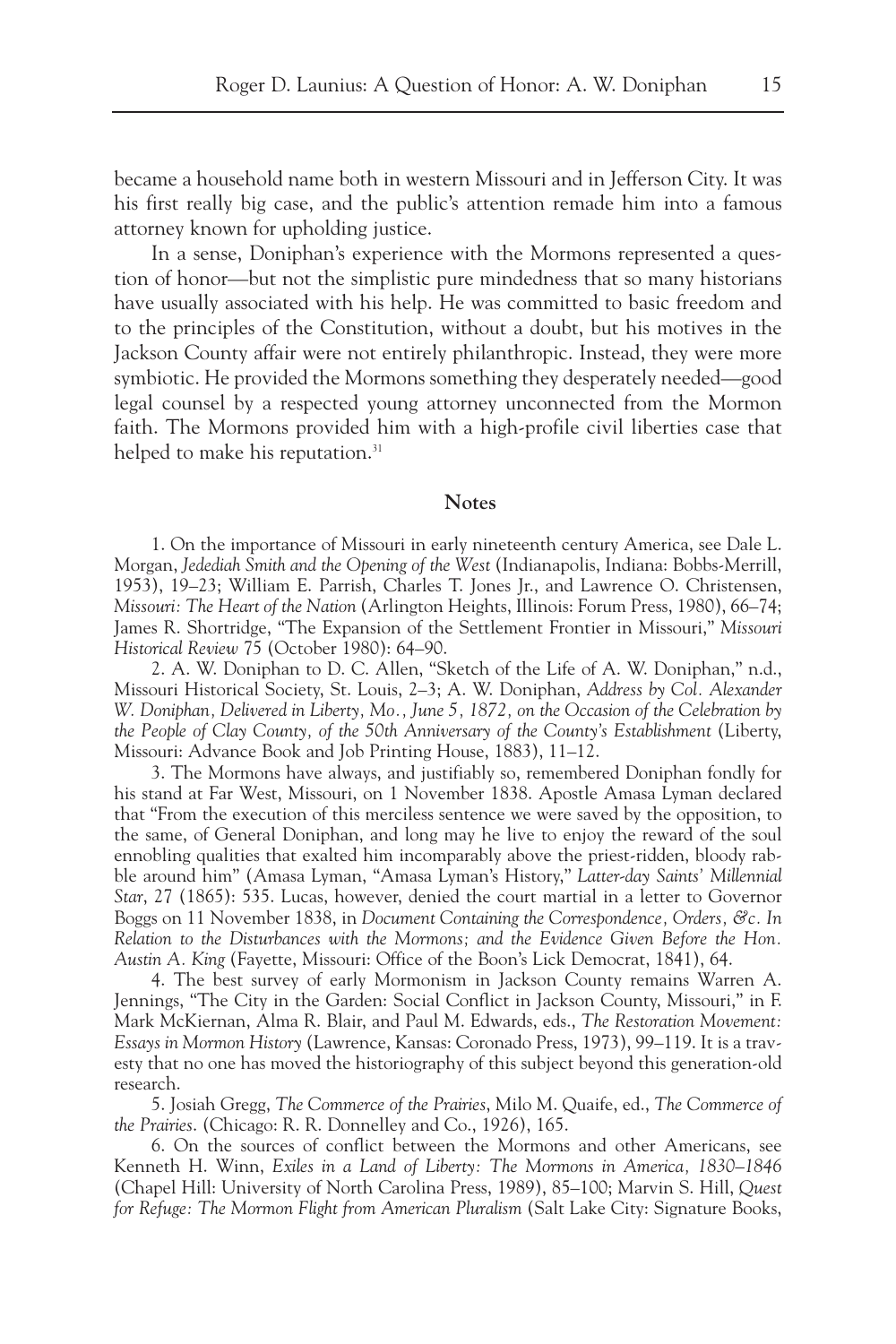1989), 69–98. John E. Hallwas and I have discussed the myth of persecuted innocence held by the Mormons in *Cultures in Conflict: A Documentary History of the Mormon War in Illinois* (Logan: Utah State University Press, 1995), 3–8.

7. "Newel Knight's Journal," *Scraps of Biography* (Salt Lake City: Juvenile Instructor Office, 1883), 79.

8. Daniel Dunklin to Joel Haden, 14 August 1834, Daniel Dunklin Papers, Western Historical Manuscript Collection, State Historical Society of Missouri Manuscripts, Columbia, Missouri.

9. Daniel Dunklin to Edward Partridge, et al., 19 October 1833, in Joseph Smith Jr., "History of Joseph Smith," *Times and Seasons* (Nauvoo, Illinois), 6 (1 April 1846): 880.

10. A. W. Doniphan to W. W. Phelps and LDS Leaders, 28 October 1833, W. W. Phelps, Collection of Missouri Documents, MS 657, Archives of The Church of Jesus Christ of Latter-day Saints, Salt Lake City, Utah. Joseph Smith Jr., *The History of the Church of Jesus Christ of Latter-day Saints*, B. H. Roberts, ed. (Salt Lake City: Deseret Book Co., 1976), 1:424–25, gives the date of this letter as 30 October 1833, but the original reads 28 October 1833.

11. Edward Partridge to Doniphan, et al., 29 October 1833, W. W. Phelps, Collection of Missouri Documents, MS 657, LDS Church Archives. Joseph Smith, while accepting the help of Doniphan and his colleagues, took the opportunity to chastise them for their pursuit of riches at the expense of the Mormons (Smith, *History of the Church*, 1:424).

12. "Knight's Journal," 80.

13. John P. Greene, *Facts Relative to the Expulsion of the Mormons or Latter-day Saints, from the State of Missouri, Under the "Exterminating Order"* (Cincinnati, Ohio: R. P. Brooks, 1839), 11; "History of Persecution," *Times and Season*s 1 (January 1840): 33–34; "From Missouri," *Evening and Morning Star* (Kirtland, Ohio), 2 (January 1834): 125; F. Mark McKiernan and Roger D. Launius, eds., *An Early Latter Day Saint History: The Book of John Whitmer* (Independence, Missouri: Herald Publishing House, 1980), 94; *Jeffersonian Republican* (Jefferson City, Missouri), 21 December 1833.

14. *Missouri Intelligencer and Boon's Lick Advertiser* (Boonville, Missouri), 14 December 1833, 16 December 1833; *Missouri Republican* (St. Louis, Missouri), 22 November 1833, 6 December 1833, 20 December 1833; John Corrill, *A Brief History of the Church of Jesus Christ of Latter Day Saints (Commonly Called Mormons, Including an Account of their Doctrine and Discipline, with the Reasons of the Author for Leaving the Church)* (St. Louis, Missouri: n.p., 1839), 19–20.

15. Joseph Smith to Edward Partridge, 5 December 1833, quoted in Smith, "History," *Times and Seasons* 6 (1 June 1845): 912–14.

16. W. W. Phelps, et al., to Daniel Dunklin, 6 December 1833, quoted in ibid., 915.

17. Robert W. Wells to A. W. Doniphan and David R. Atchison, 21 November 1833, W. W. Phelps, Collection of Missouri Documents, MS 657, LDS Church Archives.

18. Daniel Dunklin to John F. Ryland, 24 November 1833, in Smith, "History," *Times and Seasons* 6 (1 June 1845): 912.

19. A. S. Gilbert to Daniel Dunklin, 29 November 1833, quoted in ibid., 912–13.

20. A. S. Gilbert to Daniel Dunklin, 9 January 1834, quoted in Smith, "History," *Times and Seasons* 6 (15 July 1845): 962–63; Edward Partridge vs. Samuel D. Lucas, et al., "Amended Declaration to the Circuit Court of February Term, 1834, n.d., MS 629.1, LDS Church Archives.

21. *Missouri Intelligencer and Boon's Lick Advertiser*, 8 March 1834; William E. Parrish, *David Rice Atchison of Missouri: Border Politician* (Columbia: University of Missouri Press, 1961), 10–11; Warren A. Jennings, "Importuning for Redress," *Bulletin of the Missouri Historical Societ*y 27 (October 1970): 15–29.